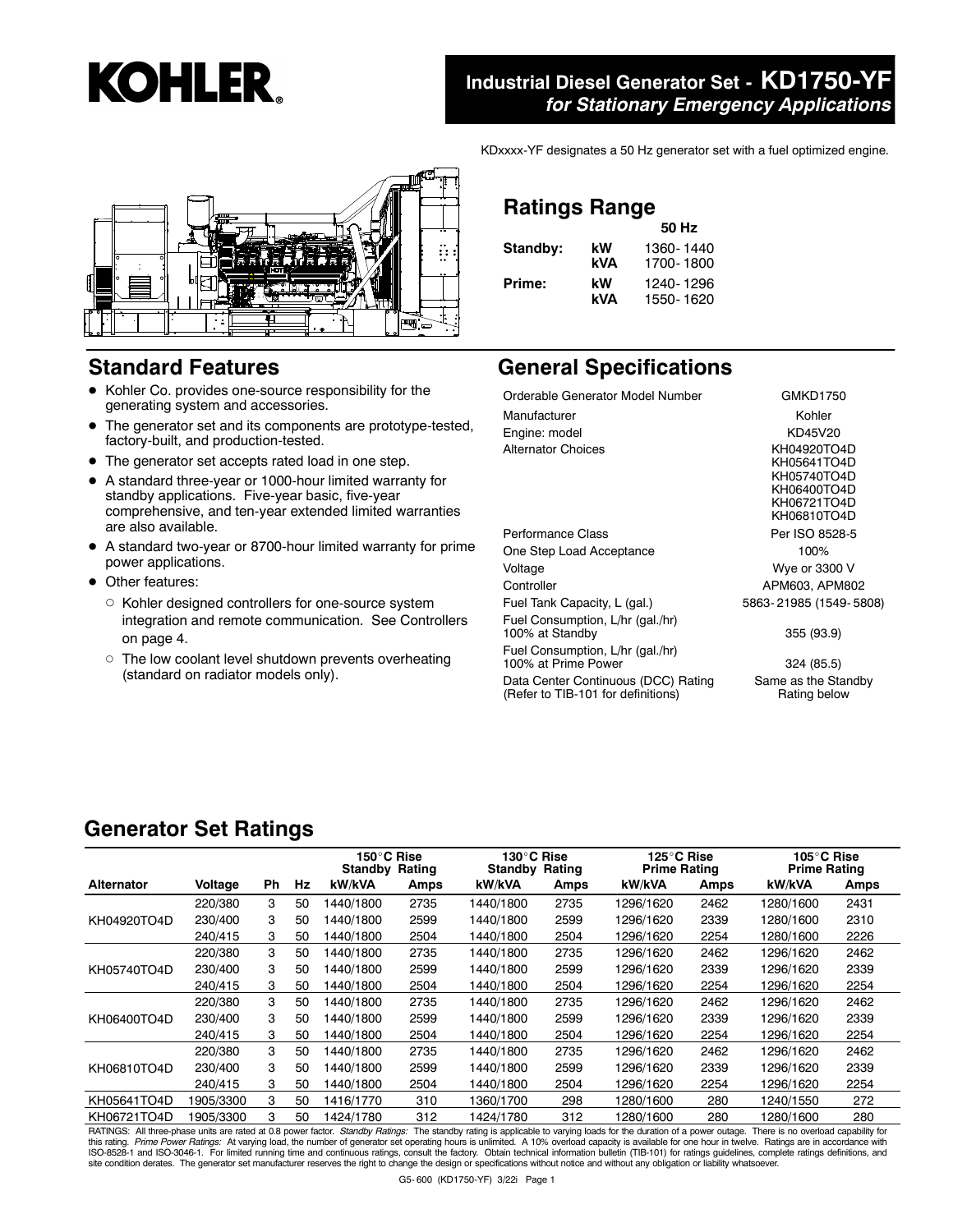# **KOHLER.**

## **Industrial Diesel Generator Set - KD1750-YF** *for Stationary Emergency Applications*

| <b>Engine Specifications</b>                                                                | 50 Hz<br><b>Fuel Consumption</b>                    |                                                                                                                        | 50 Hz                 |
|---------------------------------------------------------------------------------------------|-----------------------------------------------------|------------------------------------------------------------------------------------------------------------------------|-----------------------|
| Manufacturer                                                                                | Kohler                                              | Diesel, Lph (gph) at % load                                                                                            | <b>Standby Rating</b> |
| Engine: model                                                                               | KD45V20                                             | 100%                                                                                                                   | 355<br>(93.9)         |
| Engine: type                                                                                | 4-Cycle, Turbocharged,                              | 75%                                                                                                                    | 265<br>(70.0)         |
|                                                                                             | Intercooled                                         | 50%                                                                                                                    | 180<br>(47.6)         |
| Cylinder arrangement                                                                        | $20-V$                                              | 25%                                                                                                                    | 96<br>(25.4)          |
| Displacement, L (cu. in.)                                                                   | 45 (2746)                                           | Diesel, Lph (gph) at % load                                                                                            | <b>Prime Rating</b>   |
| Bore and stroke, mm (in.)                                                                   | 135 x 157 (5.31 x 6.18)                             | 100%                                                                                                                   | 324<br>(85.5)         |
| Compression ratio                                                                           | 15.0:1                                              | 75%                                                                                                                    | 241<br>(63.7)         |
| Piston speed, m/min. (ft./min.)                                                             | 471 (1545)                                          | 50%                                                                                                                    | 165<br>(43.5)         |
| Main bearings: quantity, type                                                               | 11, Precision Half Shells                           | 25%                                                                                                                    | 89<br>(23.6)          |
| Rated rpm                                                                                   | 1500                                                |                                                                                                                        |                       |
| Max. power at rated rpm, kWm (BHP)                                                          | 1547 (2075)                                         | <b>Radiator System</b>                                                                                                 | 50 Hz                 |
| Cylinder head material                                                                      | Cast Iron                                           | Ambient temperature, °C (°F)*                                                                                          | 40 (104)              |
| Crankshaft material                                                                         | Steel                                               | Engine jacket water capacity, L (gal.)                                                                                 | 143 (37)              |
| Valve (exhaust) material                                                                    | Steel                                               | Radiator system capacity, including<br>engine, L (gal.)                                                                | 285 (75.2)            |
| Governor: type, make/model                                                                  | <b>KODEC Electronic Control</b>                     | Engine jacket water flow, Lpm (gpm)                                                                                    | 2002 (529)            |
| Frequency regulation, no-load to-full load                                                  | Isochronous                                         | Heat rejected to cooling water at rated                                                                                |                       |
| Frequency regulation, steady state                                                          | ±0.25%                                              | kW, dry exhaust, kW (Btu/min.)                                                                                         | 598 (34008)           |
| Frequency                                                                                   | Fixed                                               | Heat rejected to charge air cooler at                                                                                  |                       |
| Air cleaner type, all models                                                                | Dry                                                 | rated kW, dry exhaust, kW (Btu/min.)<br>Charge cooling air inlet temperature at                                        | 348 (19790)           |
| <b>Lubricating System</b>                                                                   | 50 Hz                                               | 25°C (77°F) ambient, °C (°F)                                                                                           | 220 (428)             |
| Type                                                                                        | <b>Full Pressure</b>                                | Turbocharger boost (abs), bar (psi)                                                                                    | 3.35(48.6)            |
| Oil pan capacity with filter (dipstick max                                                  |                                                     | Water pump type                                                                                                        | Centrifugal           |
| mark), $L$ (qt.) $\S$                                                                       | 165 (174)                                           | Fan diameter, including blades, mm (in.)                                                                               | 1380 (54.3)           |
| Oil pan capacity with filter (initial fill),<br>$L$ (qt.) $\hat{S}$                         | 180 (190)                                           | Fan, kWm (HP)<br>Max. restriction of cooling air, intake and                                                           | 38 (51.0)             |
| Oil filter: quantity, type $\S$                                                             | 4. Cartridge                                        | discharge side of radiator, kPa (in. $H_2O$ )                                                                          | 0.125(0.5)            |
| Oil cooler<br>Water-Cooled                                                                  |                                                     | * Enclosure with enclosed silencer reduces ambient temperature                                                         |                       |
| Kohler recommends the use of Kohler Genuine oil and filters.                                |                                                     | capability by $5^{\circ}$ C (9 $^{\circ}$ F).                                                                          |                       |
| <b>Fuel System</b>                                                                          | 50 Hz                                               | Remote Radiator System <sup>+</sup>                                                                                    | 50 Hz                 |
| Fuel supply line, min. ID, mm (in.)                                                         | 19 (0.75)                                           | Exhaust manifold type                                                                                                  | Dry                   |
| Fuel return line, min. ID, mm (in.)                                                         | 12(0.5)                                             | Connection sizes:                                                                                                      |                       |
| Max. fuel flow, Lph (gph)                                                                   |                                                     | Water inlet/outlet, mm (in.)                                                                                           |                       |
|                                                                                             | 495 (131)                                           | Charge air cooler inlet/outlet                                                                                         |                       |
| Min./max. fuel pressure at engine supply<br>connection, kPa (in. Hg)<br>- 30/30 (- 8.8/8.8) |                                                     | (pipe dia. of flange), mm (in.)<br>Static head allowable                                                               |                       |
| Max. return line restriction, kPa (in. Hg)                                                  | 30(8.8)                                             | above engine, kPa (ft. H <sub>2</sub> O)                                                                               | 70 (23.5)             |
| Fuel filter: quantity, type                                                                 | 1, Primary Engine Filter<br>1, Fuel/Water Separator | † Contact your local distributor for cooling system options and<br>specifications based on your specific requirements. |                       |
| Recommended fuel                                                                            | #2 Diesel ULSD                                      |                                                                                                                        |                       |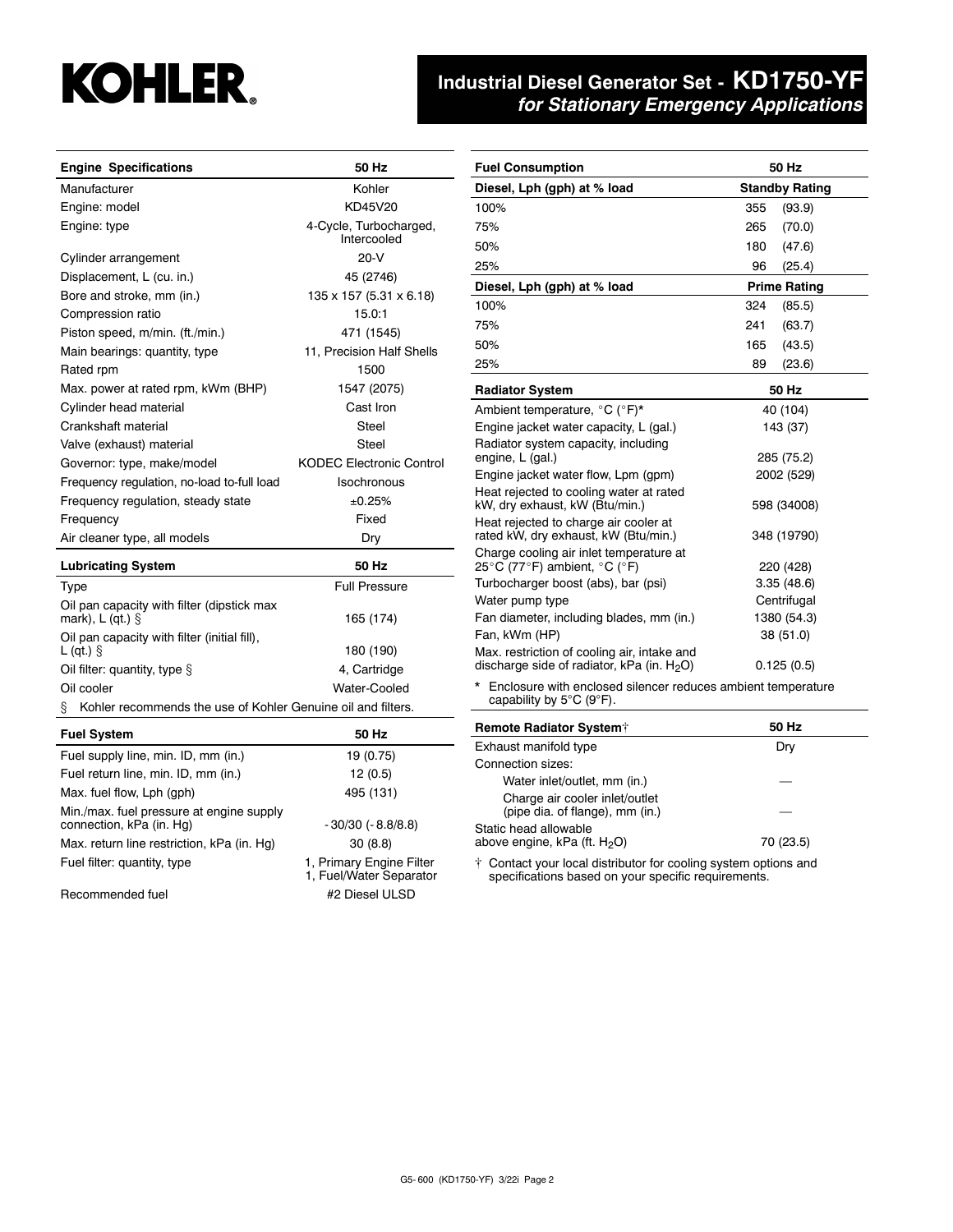## **KOHLER.**

#### **Industrial Diesel Generator Set - KD1750-YF** *for Stationary Emergency Applications*

| <b>Exhaust System</b>                                                                                                       | 50 Hz                                                                |
|-----------------------------------------------------------------------------------------------------------------------------|----------------------------------------------------------------------|
| Exhaust flow at rated kW, m <sup>3</sup> /min. (cfm)                                                                        | 268 (9464)                                                           |
| Exhaust temperature at rated kW at                                                                                          |                                                                      |
| 25°C (77°F) ambient, dry exhaust,<br>$^{\circ}$ C ( $^{\circ}$ F)                                                           | 498 (928)                                                            |
| Maximum allowable back pressure,                                                                                            |                                                                      |
| kPa (in. Hg)                                                                                                                | 8.5(2.5)                                                             |
| Exh. outlet size at eng. hookup, mm (in.)                                                                                   | See ADV drawing                                                      |
| <b>Electrical System</b>                                                                                                    | 50 Hz                                                                |
| Battery charging alternator:                                                                                                |                                                                      |
| Ground (negative/positive)                                                                                                  | Negative                                                             |
| Volts (DC)                                                                                                                  | 24                                                                   |
| Ampere rating                                                                                                               | 140                                                                  |
| Starter motor qty. at starter motor power<br>rating, rated voltage (DC)                                                     | Standard: 2 @ 8.4 kW, 24;<br>Redundant (optional):<br>4 @ 8.4 kW, 24 |
| Battery, recommended cold cranking<br>amps (CCA):                                                                           |                                                                      |
| Quantity, CCA rating each, type<br>(with standard starters)                                                                 | 4, 1110, AGM                                                         |
| Quantity, CCA rating each, type<br>(with optional redundant starters)                                                       | 8, 1110, AGM                                                         |
| Battery voltage (DC)                                                                                                        | 12                                                                   |
| <b>Air Requirements</b>                                                                                                     | 50 Hz                                                                |
| Radiator-cooled cooling air,<br>m <sup>3</sup> /min. (scfm)‡                                                                | 1485 (52442)                                                         |
| Cooling air required for generator set<br>when equipped with city water cooling or<br>remote radiator, based on 14°C (25°F) |                                                                      |
| rise, m <sup>3</sup> /min. (scfm)‡                                                                                          | 958 (33833)                                                          |
| Combustion air, m <sup>3</sup> /min. (cfm)                                                                                  | 98 (3461)                                                            |
| Heat rejected to ambient air:                                                                                               |                                                                      |
| Engine, kW (Btu/min.)                                                                                                       | 181 (10293)                                                          |
| Alternator, kW (Btu/min.)                                                                                                   | 87 (4932)                                                            |
| ‡ Air density = 1.20 kg/m <sup>3</sup> (0.075 lbm/ft <sup>3</sup> )                                                         |                                                                      |

| <b>Alternator Specifications</b> |                                          | 50 Hz                                                             |  |  |
|----------------------------------|------------------------------------------|-------------------------------------------------------------------|--|--|
| Type                             |                                          | 4-Pole, Rotating-Field                                            |  |  |
| Exciter type                     |                                          | Brushless, Permanent-<br><b>Magnet Pilot Exciter</b>              |  |  |
| Voltage regulator                |                                          | Solid-State, Volts/Hz                                             |  |  |
| Insulation:                      |                                          | <b>NEMA MG1, UL 1446.</b><br>Vacuum Pressure<br>Impregnated (VPI) |  |  |
| Material                         |                                          | Class H, Synthetic,<br>Nonhygroscopic                             |  |  |
| Temperature rise                 |                                          | 130°C, 150°C Standby                                              |  |  |
| Bearing: quantity, type          |                                          | 1, Sealed                                                         |  |  |
| Coupling                         |                                          | Flexible Disc                                                     |  |  |
| Amortisseur windings             |                                          | Full                                                              |  |  |
|                                  | Alternator winding type (up to 600 V)    | Random Wound                                                      |  |  |
|                                  | Alternator winding type (above 600 V)    | Form Wound                                                        |  |  |
| Rotor balancing                  |                                          | 125%                                                              |  |  |
|                                  | Voltage regulation, no-load to full-load | ±0.25%                                                            |  |  |
| Unbalanced load capability       |                                          | 100% of Rated<br><b>Standby Current</b>                           |  |  |
| Peak motor starting kVA:         |                                          | (35% dip for<br>voltages below)                                   |  |  |
| 400 V                            | KH04920TO4D                              | 5425                                                              |  |  |
| 400 V                            | KH05740TO4D                              | 5624                                                              |  |  |
| 400 V                            | KH06400TO4D                              | 6023                                                              |  |  |
| 400 V                            | KH06810TO4D                              | 7055                                                              |  |  |

#### **Alternator Standard Features**

- The pilot-excited, permanent magnet (PM) alternator provides superior short-circuit capability.
- All models are brushless, rotating-field alternators.
- NEMA MG1, IEEE, and ANSI standards compliance for temperature rise and motor starting.
- Sustained short-circuit current of up to 300% of the rated current for up to 10 seconds.
- Sustained short-circuit current enabling downstream circuit breakers to trip without collapsing the alternator field.
- Self-ventilated and dripproof construction.
- Superior voltage waveform from two-thirds pitch windings and skewed stator.
- Brushless alternator with brushless pilot exciter for excellent load response.

**NOTE:** See TIB- 102 Alternator Data Sheets for alternator application data and ratings, efficiency curves, voltage dip with motor starting curves, and short circuit decrement curves.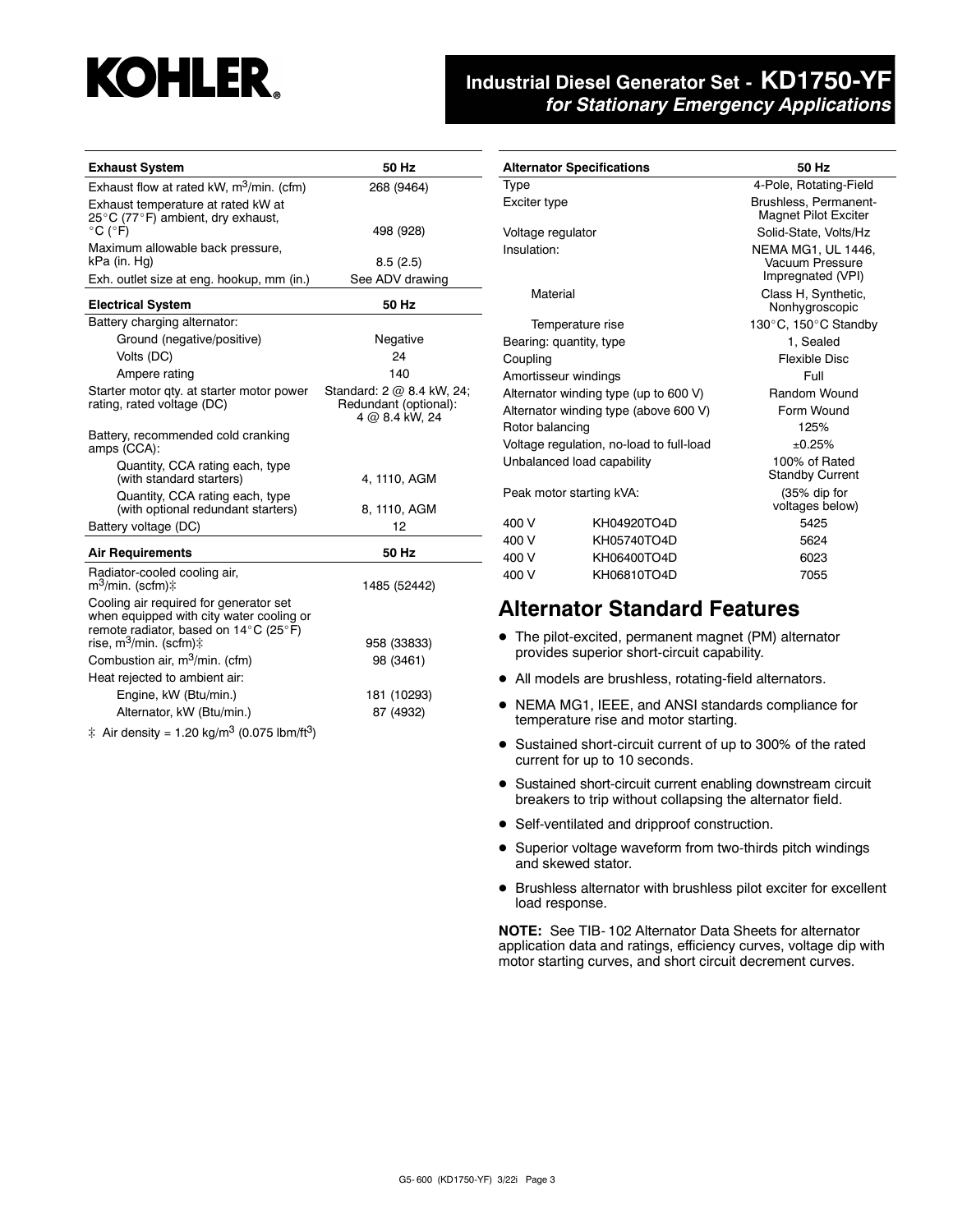# **KOHLER.**

### **Industrial Diesel Generator Set - KD1750-YF** *for Stationary Emergency Applications*

### **Controllers**



#### **APM802 Controller**

Provides advanced control, system monitoring, and system diagnostics for optimum performance and compatibility.

- 12-inch graphic display with touch screen and menu control provide easy local data access
- Measurements are selectable in metric or English units
- User language is selectable
- Two USB ports allow connection of a flash drive, mouse, or keypad
- Electrical data, mechanical data, and system settings can be saved to a flash drive
- Ethernet port allows connection to a PC type computer or Ethernet switch
- The controller supports Modbus<sup>®</sup> RTU and TCP protocols
- NFPA 110 Level 1 capability

Refer to G6-152 for additional controller features and accessories.

Modbus<sup>®</sup> is a registered trademark of Schneider Electric.

# **KOHI ED**

#### **APM603 Controller**

Provides advanced control, system monitoring, and system diagnostics for optimum performance and compatibility.

- 7-inch graphic display with touch screen and menu control provides easy local data access
- Measurements are selectable in metric or English units
- Paralleling capability to control up to 8 generators on an isolated bus with first-on logic, synchronizer, kW and kVAR load sharing, and protective relays
- Note: Parallel with other APM603 controllers only
- Generator management to turn paralleled generators off and on as required by load demand
- Load management to connect and disconnect loads as required
- Controller supports Modbus<sup>®</sup> RTU, Modbus<sup>®</sup> TCP, SNMP and BACnet
- $\bullet$  Integrated voltage regulator with  $\pm 0.25\%$  regulation
- Built-in alternator thermal overload protection
- UL-listed overcurrent protective device
- NFPA 110 Level 1 capability

Refer to G6-162 for additional controller features and accessories.

BACNet<sup>®</sup> is a registered trademark of ASHRAE.

#### **Codes and Standards**

- Engine- generator set is designed and manufactured in facilities certified to standards ISO2008:9001 and ISO2004:14001.
- Generator set meets NEMA MG1, BS5000, ISO, DIN EN, and IEC standards, NFPA 110
- Engine generator set is tested to ISO 8528-5 for transient response.
- The generator set and its components are prototype-tested, factory-built, and production-tested.

#### **Third-Party Compliance**

**Available Approvals and Listings**

cULus

#### **Warranty Information**

- A standard three-year or 1000-hour limited warranty for standby applications. Five-year basic, five-year comprehensive, and ten-year extended limited warranties are also available.
- A standard two-year or 8700-hour limited warranty for prime power applications.

#### **Available Warranties for Standby Applications**

- 5-Year Basic Limited Warranty
- 5-Year Comprehensive Limited Warranty
- 10-Year Major Components Limited Warranty

#### **Standard Features**

- Closed Crankcase Ventilation (CCV) Filters
- Customer Connection
- Integral Vibration Isolation
- Local Emergency Stop Switch
- Oil Drain and Coolant Drain Extension
- Operation and Installation Literature
- Generator Heater (3300 Volt)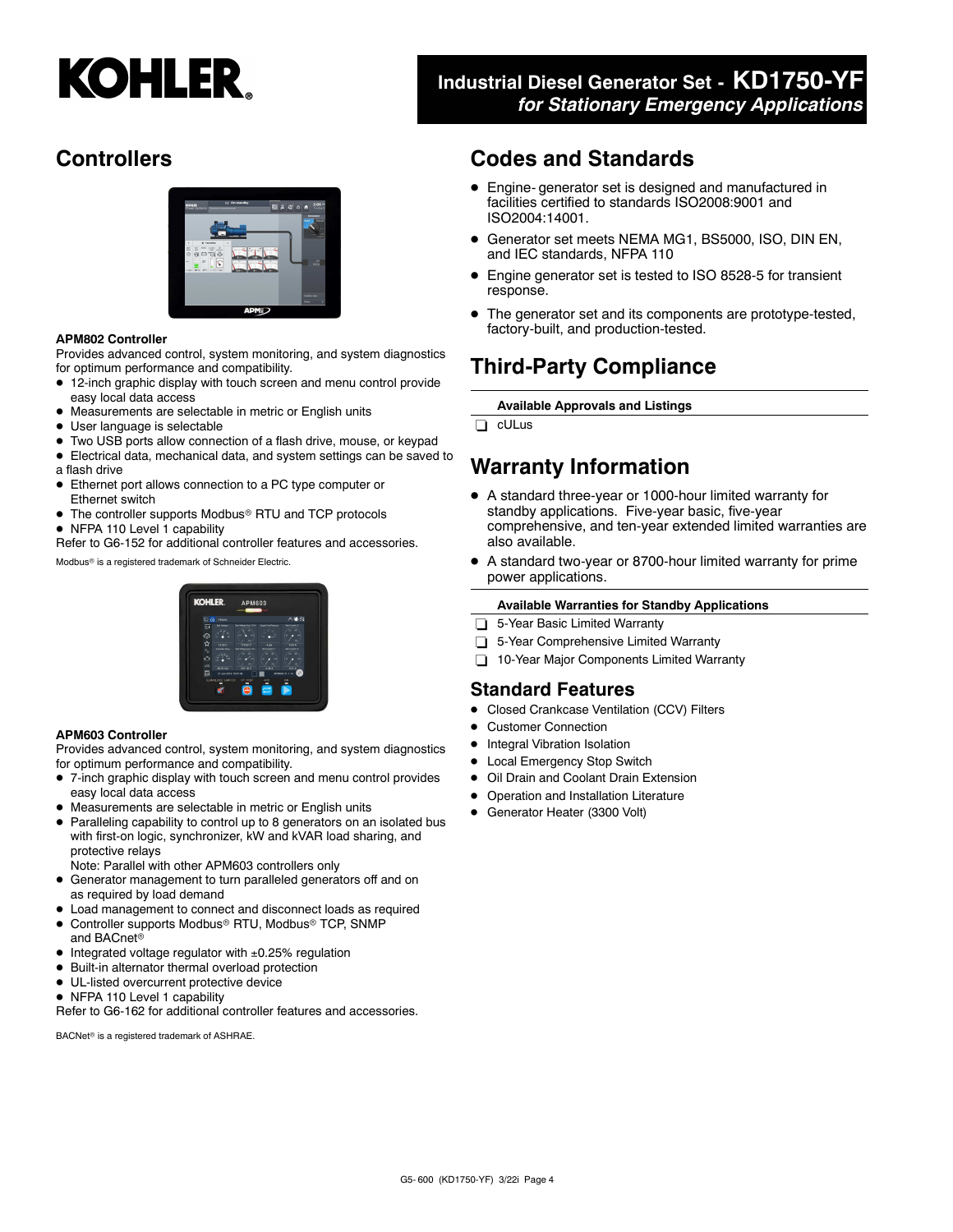

## **Industrial Diesel Generator Set - KD1750-YF** *for Stationary Emergency Applications*

#### **Available Options**

| <b>Circuit Breakers</b>                                       | <b>Electrical System</b>                                          |
|---------------------------------------------------------------|-------------------------------------------------------------------|
| <b>Type</b><br>Rating                                         | Battery, AGM (kit with qty. 4)<br>H                               |
| 80%<br><b>Magnetic Trip</b><br>⊔<br>ப                         | Battery, AGM (kit with qty. 8)                                    |
| <b>Thermal Magnetic Trip</b><br>$\Box$ 100%                   | <b>Battery Charger</b>                                            |
| Operation<br>Electronic Trip (LI)                             | <b>Battery Rack and Cables</b><br>n                               |
| Electronic Trip with<br>Manual<br>◻<br>l I                    | Generator Heater (up to 415 Volt)                                 |
| Short Time (LSI)<br>Electrically Operated (for paralleling)   | <b>Redundant Starters</b><br>H                                    |
| <b>Electronic Trip with</b><br>❏<br>Ground Fault (LSIG)       | <b>Fuel System</b>                                                |
| <b>Circuit Breaker Mounting</b>                               | <b>Flexible Fuel Lines</b><br>l I                                 |
| <b>Generator Mounted</b><br>⊔                                 | Restriction Gauge (for fuel/water separator)                      |
| <b>Remote Mounted</b><br>o.                                   | Literature                                                        |
| Bus Bar (for remote mounted breakers)<br>⊔                    | General Maintenance<br>n.                                         |
| <b>Enclosed Remote Mounted Circuit Breakers</b>               | <b>NFPA 110</b>                                                   |
| NEMA 1 (15-5000 A)                                            | Overhaul<br>$\blacksquare$                                        |
| NEMA 3R (15-1200 A)                                           | Production                                                        |
|                                                               |                                                                   |
| <b>Approvals and Listings</b>                                 | <b>Miscellaneous</b>                                              |
| cULus                                                         | Air Cleaner, Heavy Duty                                           |
| <b>Enclosed Unit</b>                                          | Air Cleaner Restriction Indicator<br>n                            |
| Sound Level 1 Enclosure/Fuel Tank Package<br>⊔                | Alternator Air Filter (will reduce generator set output up to 7%) |
| Sound Level 2 Enclosure/Fuel Tank Package<br>◻                | Automatic Oil Replenishment System<br>П                           |
|                                                               | Engine Fluids (oil and coolant) Added                             |
| <b>Open Unit</b>                                              | Rated Power Factor Testing<br>ப                                   |
| Exhaust Silencer, Critical (kits: PA-361625 qty. 2)<br>$\Box$ | <b>Electrical Package</b>                                         |
| Exhaust Silencer, Hospital (kits: PA-361626 qty. 2)<br>⊔      | Basic Electrical Package (select 1 Ph or 3 Ph)<br>◻               |
| Flexible Exhaust Connector, Stainless Steel<br>◻              | Wire Alternator Heater (1 Ph)<br>⊓                                |
| <b>Controller</b>                                             | Wire Battery Charger (1 Ph)                                       |
| Input/Output, Digital<br>ப                                    | Wire Block Heater (select 1 Ph or 3 Ph)                           |
| Input/Output, Thermocouple (standard on 3300 V)<br>ப          | Wire Controller Heater (1 Ph)                                     |
| Load Shed (APM802 only)<br>❏                                  | <b>Warranty (Standby Applications only)</b>                       |
| Manual Key Switch                                             | 5-Year Basic Limited Warranty<br>n.                               |
| Remote Emergency Stop Switch<br>ப                             | 5-Year Comprehensive Limited Warranty                             |
| Lockable Emergency Stop Switch<br>⊔                           | 10-Year Major Components Limited Warranty                         |
| Remote Serial Annunciator Panel                               |                                                                   |
| <b>Cooling System</b>                                         | Other                                                             |
| Block Heater; 9000 W, 380 V, 3 Ph<br>◻                        | ⊔                                                                 |
| Required for ambient temperatures below 10°C (50°F).          | ❏                                                                 |
| Block heater kit includes air intake manifold grid heater.    |                                                                   |
| Radiator Guard and Duct Flange                                |                                                                   |
|                                                               | <b>Dimensions and Weights</b>                                     |

## Overall Size, max., L x W x H, mm (in.): 5639 x 2184 x 2489

Weight, radiator model, max. wet, kg (lb.):





NOTE: This drawing is provided for reference only and should not be used for planning installation. Contact your local distributor for more detailed information.